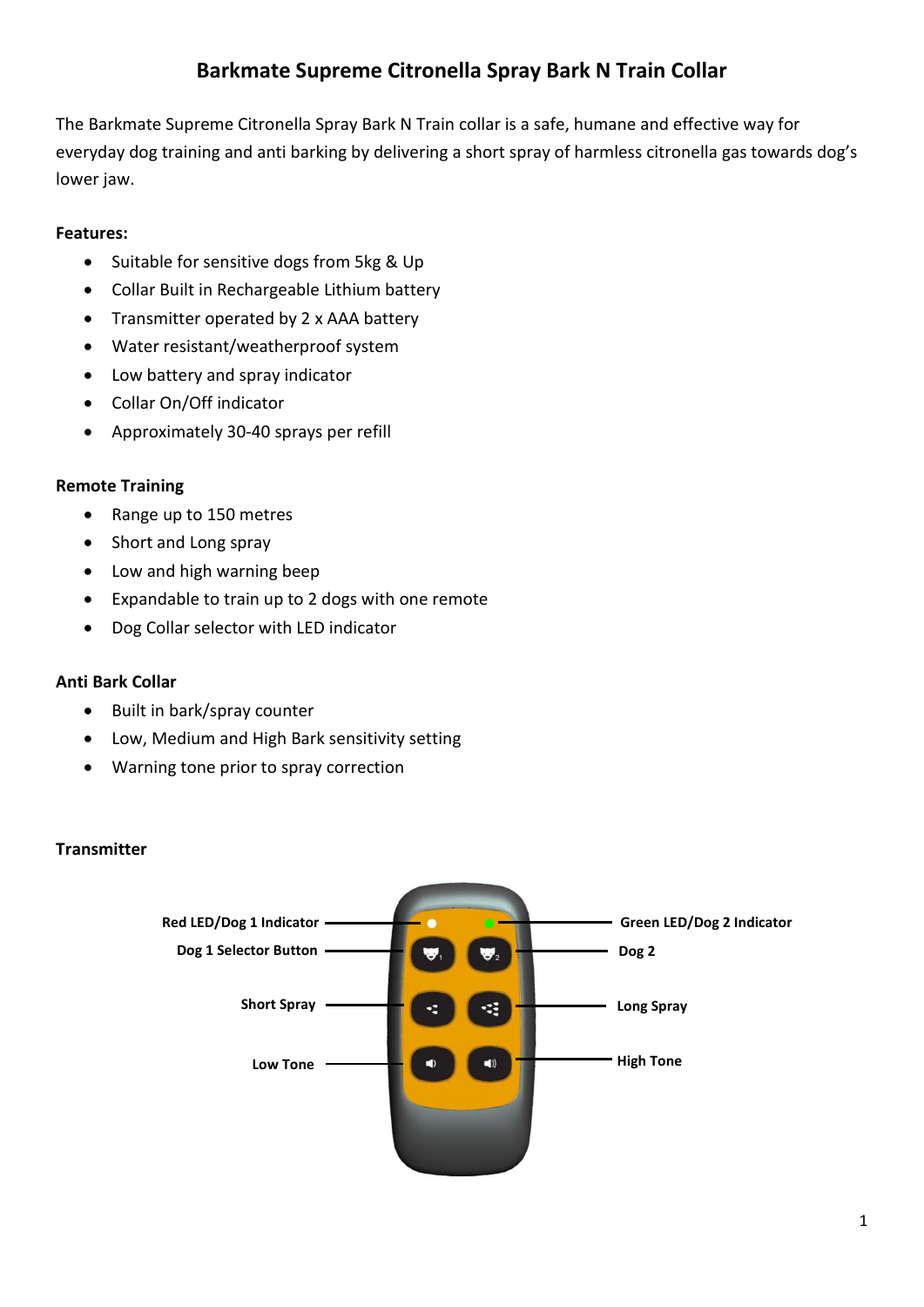**Red LED Indicater:** When pressing Short Spray/Long Spray/Low one/High Tone button, if the Red LED flashes once, it means Dog 1 has been selected. The LED light will also flashes red in every few seconds to indicate the battery in Transmitter is low.

**Green LED:** When pressing Short Spray/Long Spray/Low one/High Tone button, if the Green LED flashes once, it means Dog 2 has been selected.

**Dog 1 button**: Press the button once to switch to dog 1. (Red LED light should flash once)

**Dog 2 button**: Press the button once to switch to dog 2. (Green LED light should flash once)

**Short Spray button**: Emits short one second spray

**Long Spray button**: Emits a double amount one second spray

**Low Beep button**: Emits single low volume beep

**High Beep button**: Emits single high pitch beep



**Spray Nozzle:** From where the spray is ejected when the collar is activated

**Microphone Bark Sensor:** Detects dog's barking

**Refill Port:** Spray refill port

**Two Colour LED Light:** Green and Red LED lights to indicate Battery status and Low spray warning

|                    | Two Colour LED Light              |
|--------------------|-----------------------------------|
| Collar On/Good     | Green LED flashes once every 5    |
| <b>Battery</b>     | seconds                           |
| Low Battery        | Red LED flashes once every second |
| Low Spray          | Red LED flashes once every 5      |
|                    | seconds                           |
| While Charging the | Red LED will be on                |
| Collar             |                                   |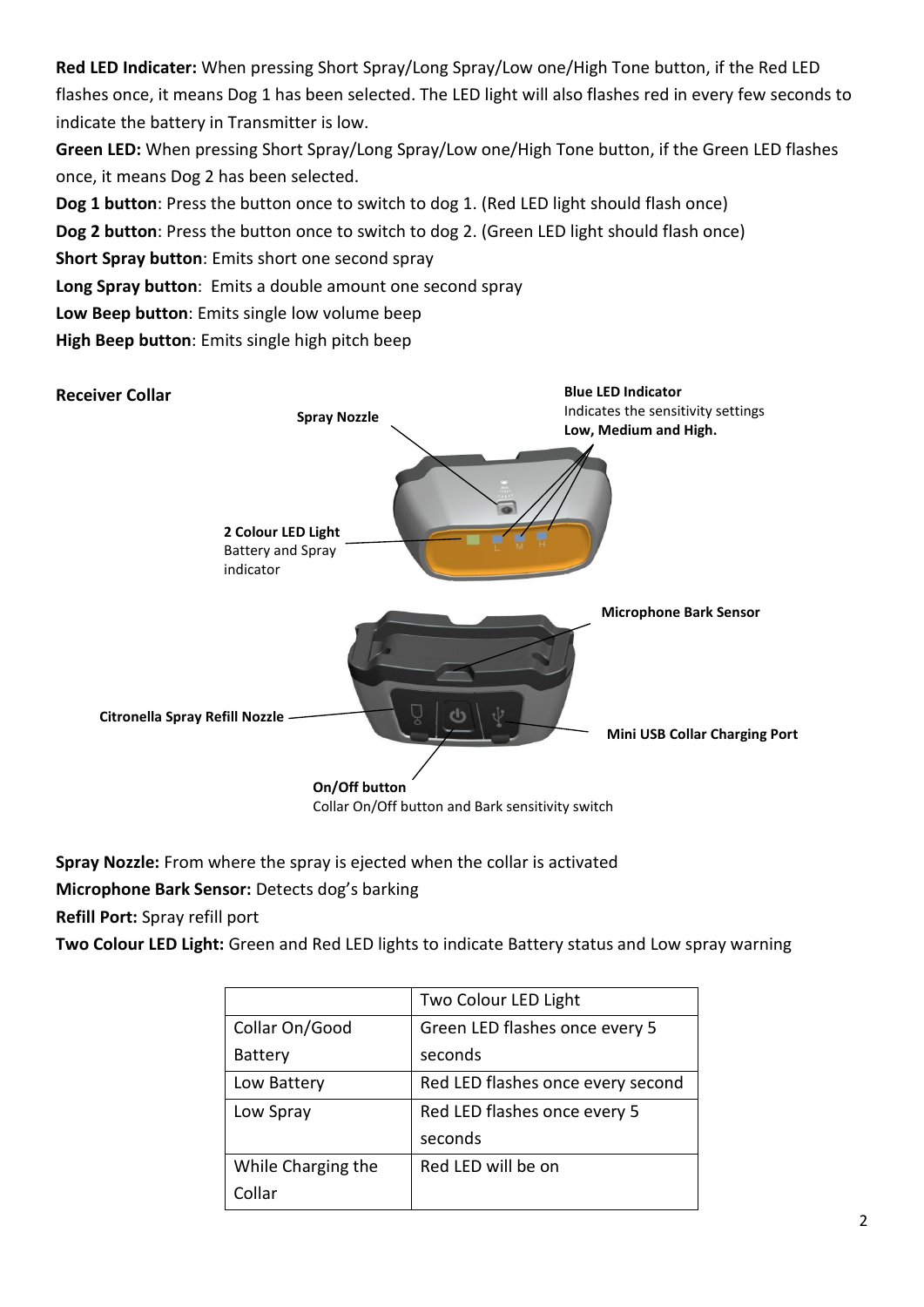| <b>Fully Charged</b> | Green LED will be on |
|----------------------|----------------------|
|                      |                      |

**Blue LED Indicator:** Indicates the sensitivity settings in Low, Medium or High. Low means the collar is harder to activate which is suitable for more active dogs or household with more than one dog. Medium is the default setting for most barking dogs. High means the collar is very easy to be activated. It is great to test the bark function of the collar manually.

**On/Off Button:** Press and hold the button for 2 seconds to turn the collar on or off. 2 short beeps to indicate the collar is on and a long beep to indicate the collar off. Press the On/Off button once when the collar is on to switch the bark sensitivity settings.

**USB Charging Port:** Recharge the collar with USB cable

## **Fitting the Supreme Citronella Spray Bark N Train Collar**

**Important:** It is important to fit the collar on the dog properly to make it work.

To assure a proper fit, please follow the steps:

- 1. Make sure that the collar is turned off. Avoid turning the collar on/off while it is on your dog.
- 2. Start with the dog standing not sitting.
- 3. Place the Barkmate Spray bark collar high on your dog's neck close to the ears.
- 4. Position the unit underneath your dog's neck with the spray nozzle facing upward.
- 5. It is recommended to trim the fur a little bit for long haired dog so it won't block the bark sensor.
- 6. Fit the collar snuggly as a loose fit may cause false activation
- 7. Check for a firm fit of the Bark Control Collar by inserting one or two fingers between the collar and the back of the dog's neck. The fit should be snug but not constricting.
- 8. Allow your dog to wear the collar for a few minutes, then check the fit again.

## **Refill the Barkmate Spray Collar**

- 1. Remove the collar from your dog.
- 2. Turn the unit off.
- 3. Hold the Barkmate Spray Canister upright and firmly press the nozzle down into the Refill Port. Hold for 15 seconds and remove.

*Note: If spray leaks out, you may need to press harder to complete the seal.*

4. Turn on the Barkmate spray collar.

# **Recharging the Barkmate Spray Collar**

The LED light will flash red every second when the battery is low. Use the supplied USB cable to charge the Barkmate Spray Collar. It can be charged via USB port of a computer or any USB AC charger. It normally takes around 2 to 3 hours to charge the collar and the LED will turn Green when it is fully charged.

# **How the Barkmate Supreme Citronella Spray Collar Bark Feature Works**

The Barkmate Supreme Collar has built in an Auto Bark function. If you want to use the collar as anti bark collar only please follow the steps:

- 1. Turn the collar off.
- 2. Turn the collar on but DO NOT press any buttons on the remote transmitter